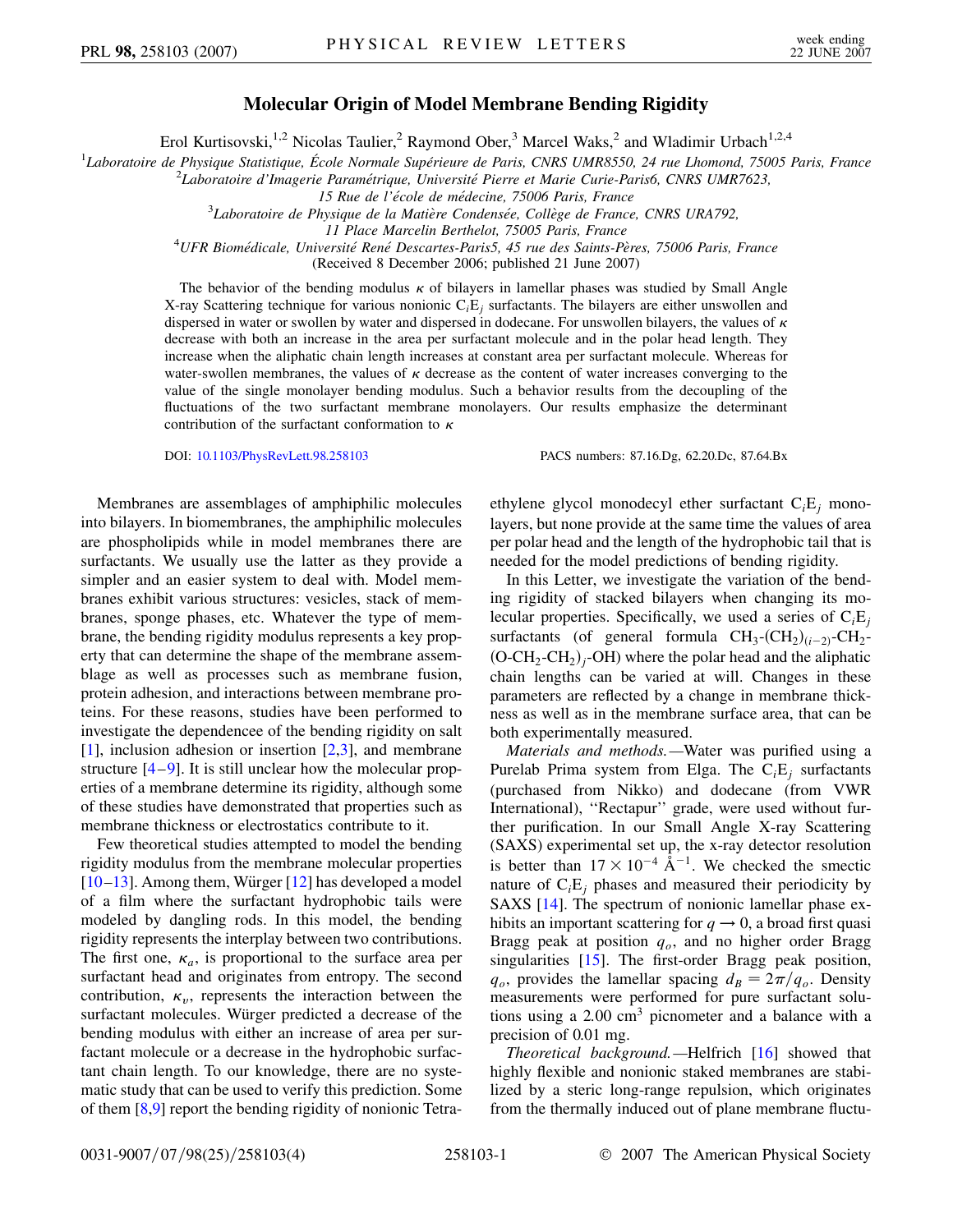ations. In this case, the steric interaction overcome both the van der Waals attraction and the electrostatic repulsion, so that the latter interactions can be considered negligible. Helfrich derived a swelling law  $[16,17]$  $[16,17]$  $[16,17]$  $[16,17]$  that relates the membrane volume fraction,  $\phi$ , to the membrane thickness,  $\delta$ , and the membrane bending rigidity,  $\kappa$ :

<span id="page-1-0"></span>
$$
\phi = \frac{\delta}{d_B} \left[ 1 + \frac{k_B T}{4 \pi \kappa} \ln \left( (d_B - \delta) \sqrt{\frac{32 \kappa}{3 \pi k_B T a}} \right) \right] \tag{1}
$$

where  $d_B$  is the interlamellar distance. At small  $d_B$  values (*<*100 A in our case), the above equation can be simplified to an "ideal swelling law"  $\phi = \frac{\delta}{d_B}$ , that allows us to derive the membrane thickness,  $\delta$ , with high accuracy. The membrane volume fraction  $\phi$  is known from the amount of material added to the solution. The bending rigidity  $\kappa$  is derived using Eq. ([1\)](#page-1-0) to fit the values of  $(d_B \phi)$  versus  $ln(d_B - \delta).$ 

For a bilayer dispersed in water, the area per surfactant molecule, *a*, is easily deduced from a simple geometrical model [[18](#page-3-13)]  $a = (2M)/(\rho N_A \delta)$ , where  $N_A$  is the Avogadro number, *M* is the surfactant molar mass, and  $\rho$  is the surfactant density.

Assuming that the hydrophobic chains of  $C<sub>i</sub>E<sub>j</sub>$  do not overlap inside the bilayer, we can also derive the hydrophobic chain length, *L*, from low dilution experiments using the relation  $L = \phi_c \times d_B$ , where  $\phi_c$  is the volume fraction of the hydrophobic chain. This fraction is easily derived from  $\phi_c = \frac{m}{M}$  $\frac{\bar{V}_c}{V_T}$ , where *m* represents the surfactant mass in the sample,  $M_c$  and  $\bar{V}_c$  are, respectively, the molar mass and the specific volume  $(=1.25 \text{ cm}^3 \text{ g}^{-1}$  as given by  $[18]$  $[18]$  $[18]$ ) of the hydrophobic chain, and  $V_T$  is the sample volume.

*Binary System* C*i*E*<sup>j</sup> -water.—*SAXS measurements have been performed on solutions containing different waterdiluted lamellar phases, where each membrane is composed of a  $C_iE_j$  bilayer (Fig. [1\)](#page-1-1). For each  $C_iE_j$  used, we measure the surfactant density  $\rho$ , the area per surfactant polar head  $a$ , the membrane thickness  $\delta$ , the membrane bending rigidity  $\kappa$ , and the surfactant hydrophobic chain length *L*. All the experimental values are presented in Table [I](#page-1-2) and are in a good agreement with literature [[18](#page-3-13)– [22](#page-3-14)].

For  $C_{10}E_4$  and  $C_{12}E_5$  lamellar phases at high dilution, the interlamellar distance  $d<sub>B</sub>$  does not follow the dilution law represented by Eq. ([1\)](#page-1-0). This anomalous behavior could be the result of a slight phase transition or be due to the overlap of the hydrophobic chains between the two monolayers of a membrane [[23](#page-3-15)]. Therefore, the hydrophobic chain length and the bending rigidity could not be determined for these two lamellar phases.

To interpret and characterize the contribution from the membrane molecular properties to the bending modulus, we decided to use the model of Würger as a guide. In this model, two main structural properties influence dramati-

<span id="page-1-1"></span>

FIG. 1. C*i*E*j*-water binary systems. Influence of the area per molecule on the bending modulus  $\kappa$  for C<sub>14</sub>E<sub>4</sub> (O), C<sub>12</sub>E<sub>4</sub> ( $\bullet$ ),  $C_{12}E_3$  (A),  $C_{12}E_2$  ( $\blacklozenge$ ), and the corresponding  $\kappa$  theoretical values from Würger's model (+). The inset represents the schematic structure of the corresponding lamellar phase.

cally the bending modulus: the hydrophobic chain and the polar head surface area of the surfactant. Using Würger's notations, the bending rigidity,  $\kappa$ , is expressed as

<span id="page-1-3"></span>
$$
\frac{\kappa}{k_B T} = \frac{L^2}{a} + \frac{L^3}{24ad} \frac{\epsilon}{k_B T} \left[ \left( \frac{\rho_o}{\sigma} \right)^2 - 1 \right]^{-1} \left[ \frac{156}{5} \left[ 1 - \left( \frac{\sigma}{\rho_o} \right)^{10} \right] - 42 \left[ 1 - \left( \frac{\sigma}{\rho_o} \right)^4 \right] \right]
$$
(2)

where *d* is the length of a methyl group ( $= 1.27$  Å), *i* is the number of methyl groups,  $L = id$ ,  $\rho_o$  is the nearestneighbor distance between surfactants (with the densepacking approximation  $\rho_o^2 = \frac{2}{\sqrt{3}}a$ ,  $\epsilon$  and  $\sigma$  are the Lennard-Jones parameters of a surfactant methyl group that are equal to  $\epsilon = 4.3$  meV and  $\sigma = 3.9$  Å, respectively, according to the Gromos 96 force field [[24](#page-3-16)].

At first, let us consider an increase of the hydrophobic chain length from 12 to 14 methyl groups, with a constant number of ethylene glycol units equal to 4 (see Table [I\)](#page-1-2).

<span id="page-1-2"></span>TABLE I. Experimental properties obtained for C*i*E*j*-water lamellar phases. The density  $\rho$ , area per polar head  $a$ , bilayer thickness  $\delta$ , bending modulus  $\kappa$ , and aliphatic chain lengths  $L$ are in good agreement with literature.

| $C_iE_j$                 | $\rho$ (g/cm <sup>3</sup> ) | $a(\AA^2)$ | $\delta$ (Å) | L(A)      | $\kappa(k_BT)$ |
|--------------------------|-----------------------------|------------|--------------|-----------|----------------|
|                          | $\pm 0.003$                 | $\pm 0.3$  | $\pm 0.1$    | $\pm 0.1$ | $\pm 0.1$      |
| $C_{10}E_4$              | 0.965                       | 40.3       | 28.6         | .         | .              |
| $C_{12}E_2$              | 0.913                       | 32.7       | 30.5         | 10.8      | 5.4            |
| $C_1$ <sub>2</sub> $E_3$ | 0.923                       | 37.3       | 30.8         | 9.5       | 4.2            |
| $C_{12}E_4$              | 0.942                       | 41.1       | 31.1         | 8.6       | 3.2            |
| $C_{12}E_5$              | 0.967                       | 42.9       | 32.6         | .         | .              |
| $C_{14}E_4$              | 0.945                       | 41.3       | 33.1         | 10.1      | 5.4            |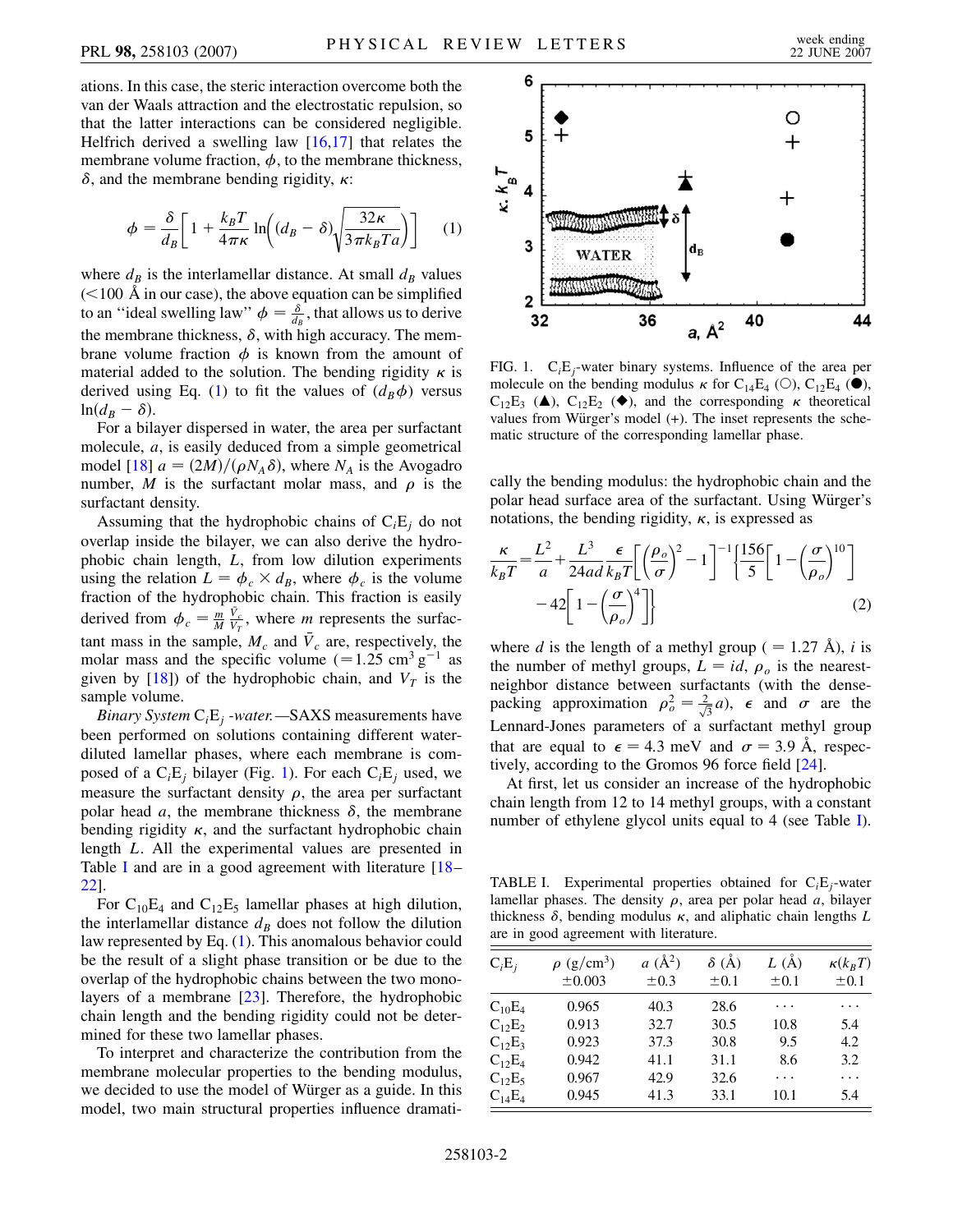This change induces no significant variation of the area per polar head ( $a \approx 42 \text{ Å}^2$ ), an increase of the membrane thickness of  $\sim$ 2 Å, and a substantial increase in the bending modulus from  $\sim$ 3.2 $k_B T$  to  $\sim$ 5.4 $k_B T$ . The Eq. [\(2\)](#page-1-3) predicts that the observed variation in the membrane thickness should induce an increase of the bending rigidity from  $3.9k_BT$  and  $4.9k_BT$ , in fair agreement with our data as shown in Fig. [1.](#page-1-1)

Now, we consider an increase of the length of the surfactant polar head from 2 to 4 ethylene glycol units, while the length of the hydrophobic chain is kept constant to 12 methyl groups. In this case, we observe a slight increase in the membrane thickness of  $\sim 0.6$  Å, a substantial increase in the area per polar head of  $\sim$ 9 Å<sup>2</sup>, and a decrease in the bending modulus from  $\sim$  5.4 $k_BT$  to  $\sim$  3.2 $k_BT$ .

Würger's model does not take explicitly into account the length of the surfactant polar head. Nevertheless, experimentally we observed that an increase in this length induces mainly a change in the area per polar head, that is defined in the Würger's model. In this case, Eq.  $(2)$  $(2)$  $(2)$  predicts a decrease of the bending modulus from  $\sim$ 5.0 $k_B T$  to  $3.9k_BT$  (Fig. [1](#page-1-1)).

From the Fig.  $1$ , we conclude that Würger's model coupled with the provided values of  $\epsilon$ ,  $\sigma$ , and *d* successfully describes the amplitude and variation of the experimental bending rigidity. This suggests that the surfactant hydrophobic chain length and the surface area per surfactant polar head are effectively two major contributions to the bending rigidity. The observed discrepancy between the theoretical and experimental data probably originates from the fact that the model does not take into account the *gauche* conformation experienced by both the surfactant polar head and hydrophobic chain. This observation is emphasized by the negligible increase in the membrane thickness ( $\sim$  0.6 Å) upon the addition of two ethylene glycol units.

*Ternary System* C*i*E*<sup>j</sup> -water-dodecane.—*We now consider a stack of membranes diluted in dodecane where the membranes are composed of two surfactant monolayers swollen by water (see Fig. [2\)](#page-2-0). Dodecane dilution experiments first provide the swollen membrane thickness using the ideal dilution law. It is then possible to evaluate the water thickness,  $\delta_w$ , by subtracting the unswollen membrane thickness (given in Table [I](#page-1-2)) from that of the swollen membrane. Indeed, it has been shown that inside a membrane, the surfactant length is independent of the water content [[19](#page-3-17),[25](#page-3-18)]. The bending rigidity,  $\kappa$ , of the swollen membrane is derived using Eq. [\(1\)](#page-1-0). For these systems, there is no model that allows the accurate determination of the surface area per surfactant polar head and the surfactant hydrophobic chain length from our measurements. For the  $C_{10}E_4$  and  $C_{12}E_5$  surfactants, a maximum water thickness of  $14 \text{ Å}$  could be achieved before destabilization of the membrane. Larger values could be reached for  $C_{12}E_4$  and  $C_{14}E_4$  as shown in Fig. [2.](#page-2-0)

<span id="page-2-0"></span>

FIG. 2. Evolution of the bending moduli for C*i*E*j*-waterdodecane ternary systems:  $C_{12}E_4$  ( $\bullet$ ),  $C_{14}E_4$  ( $\circ$ ),  $C_{10}E_4$  ( $\triangle$ ),  $C_{12}E_5$  ( $\blacklozenge$ ). The continuous curves are just guides for the eye. The inset represents the schematic structure of the corresponding swollen lamellar phase.

As previously, we start by investigating the effect of the variation in the number of methyl groups for a constant number of ethylene glycol units. At low water concentration (for  $\delta_w = 13$  Å), an increase of the hydrophobic chain from  $C_{10}E_4$  to  $C_{14}E_4$  induces an increase of  $\sim 0.8k_BT$  of the bending rigidity (Fig. [2\)](#page-2-0). Since in the binary system a variation of  $\sim 2.2 k_B T$  has been observed from C<sub>12</sub>E<sub>4</sub> to  $C_{14}E_4$ , we conclude that the effect is somehow damped by the presence of water. This effect even vanishes at a high water content (for  $\delta_w > 22$  Å).

We now consider a variation in the number of ethylene glycol units for a constant number of methyl units. From Fig. [2,](#page-2-0) at  $\delta_w = 12$  Å, we observe a decrease of  $\sim 0.7 k_B T$  of the bending rigidity from  $C_{12}E_4$  to  $C_{12}E_5$ . The same effect on the bending rigidity was observed in the binary system when changing the number of ethylene glycol unit from 2 to 4.

In conclusion, the effect of the variation of the surfactant molecular structure on the bending rigidity observed for the binary system is still present for the ternary system, but damped when slightly swollen with water  $(\delta_w < 22 \text{ Å})$ , and it seems to disappear for a higher water content ( $\delta_w$ )  $22 \text{ Å}$ ).

Now we consider the effect of the water thickness on the membrane bending rigidity for the  $C_{12}E_4$  and  $C_{14}E_4$  surfactants. For both surfactants, we observe a decrease of the bending rigidity when increasing the water thickness until  $\delta_w \approx 25$  Å, at which point  $\kappa$  remains constant and equal to  $\sim 0.9 k_B T$ . A similar behavior has been observed when swelling with water, a membrane made of a mixture of SDS and pentanol [[4](#page-3-3)]. However, the authors have not provided a satisfactory explanation of the phenomenon.

We suggest that when the water thickness is small enough, the fluctuations of the two monolayers are syn